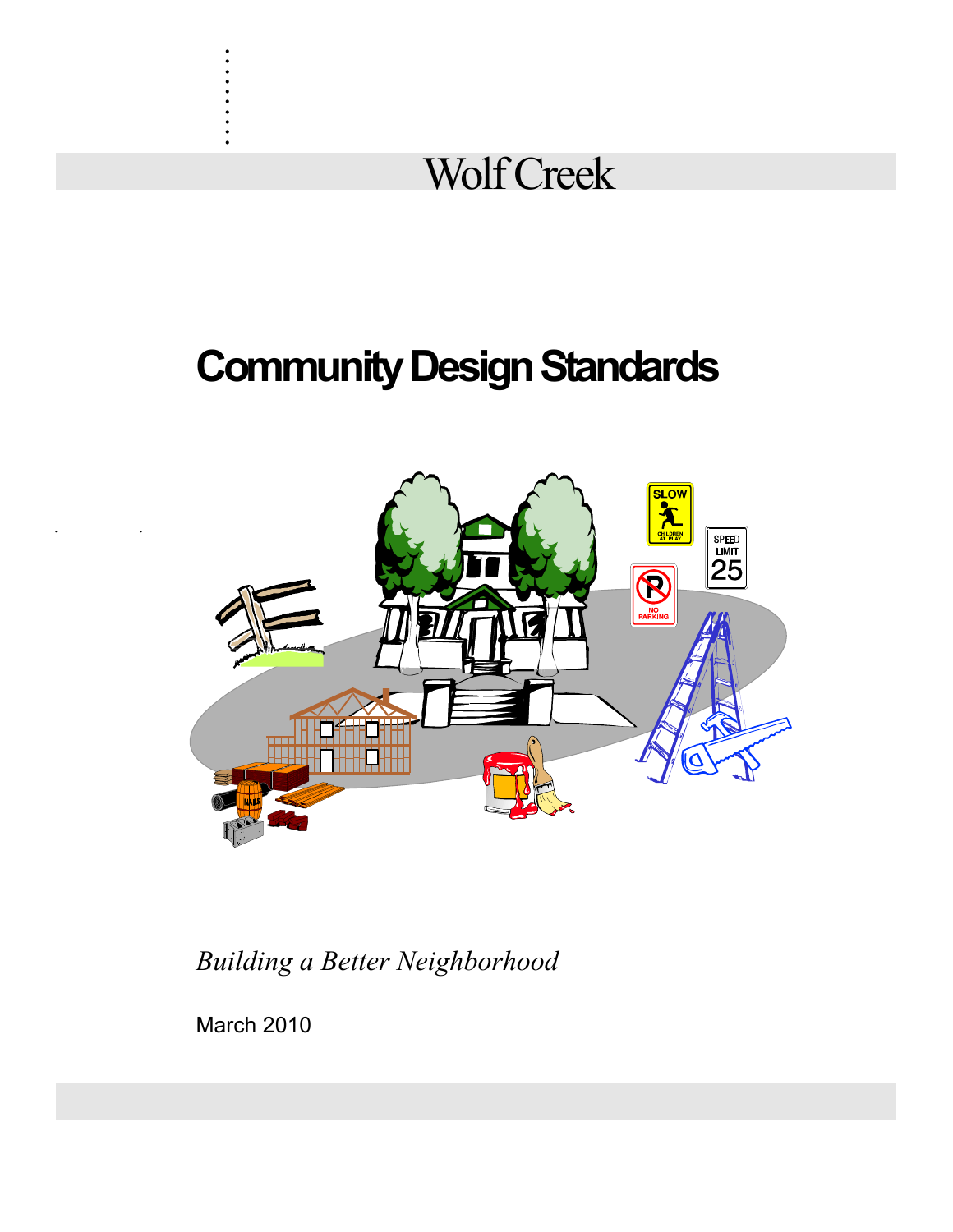# **Community Design Standards**

## **Table of Contents**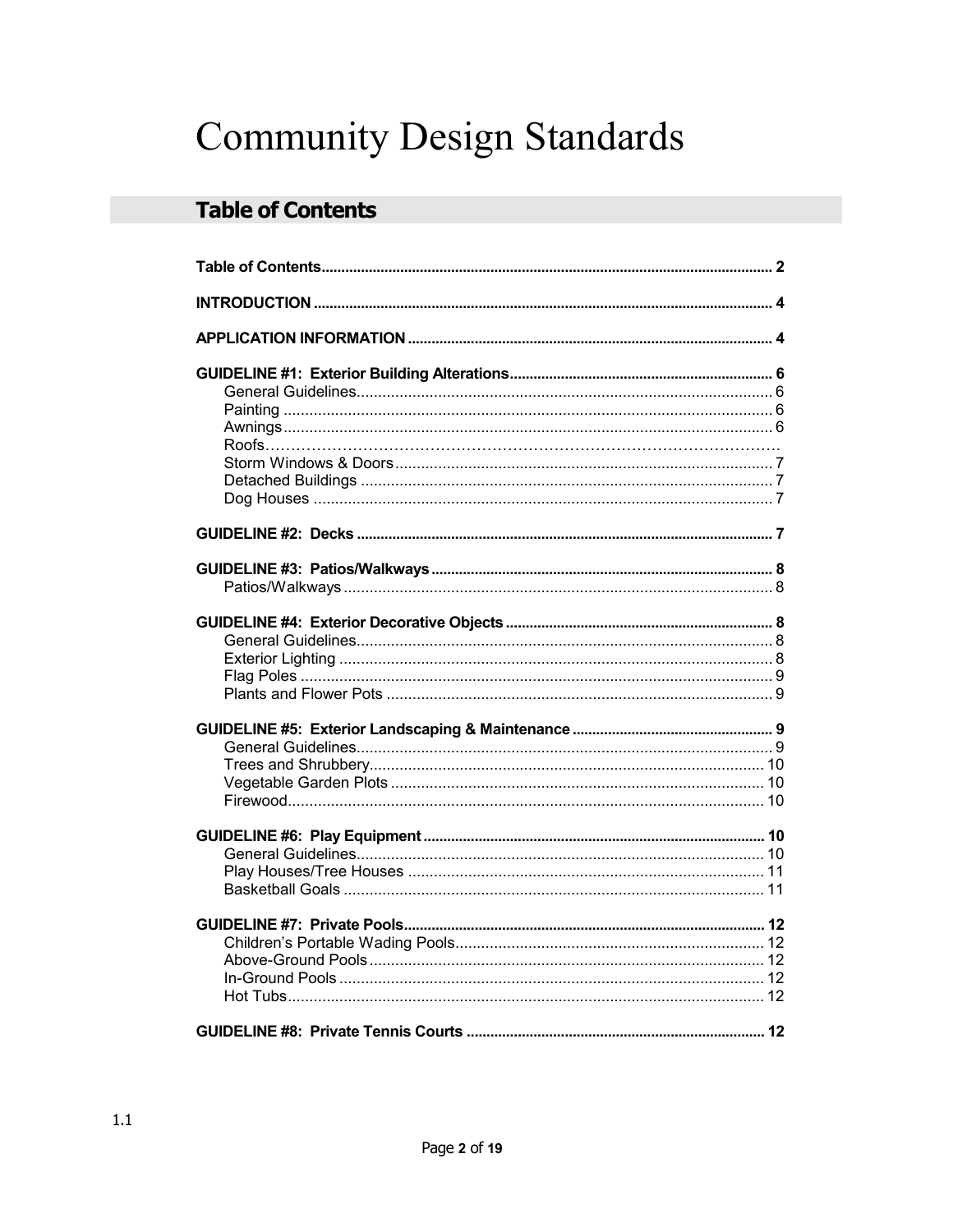## **Table of Contents (cont.)**

| FORM FOR REQUEST FOR IMPROVEMENT/MODIFICATION REVIEW 18-19 |  |
|------------------------------------------------------------|--|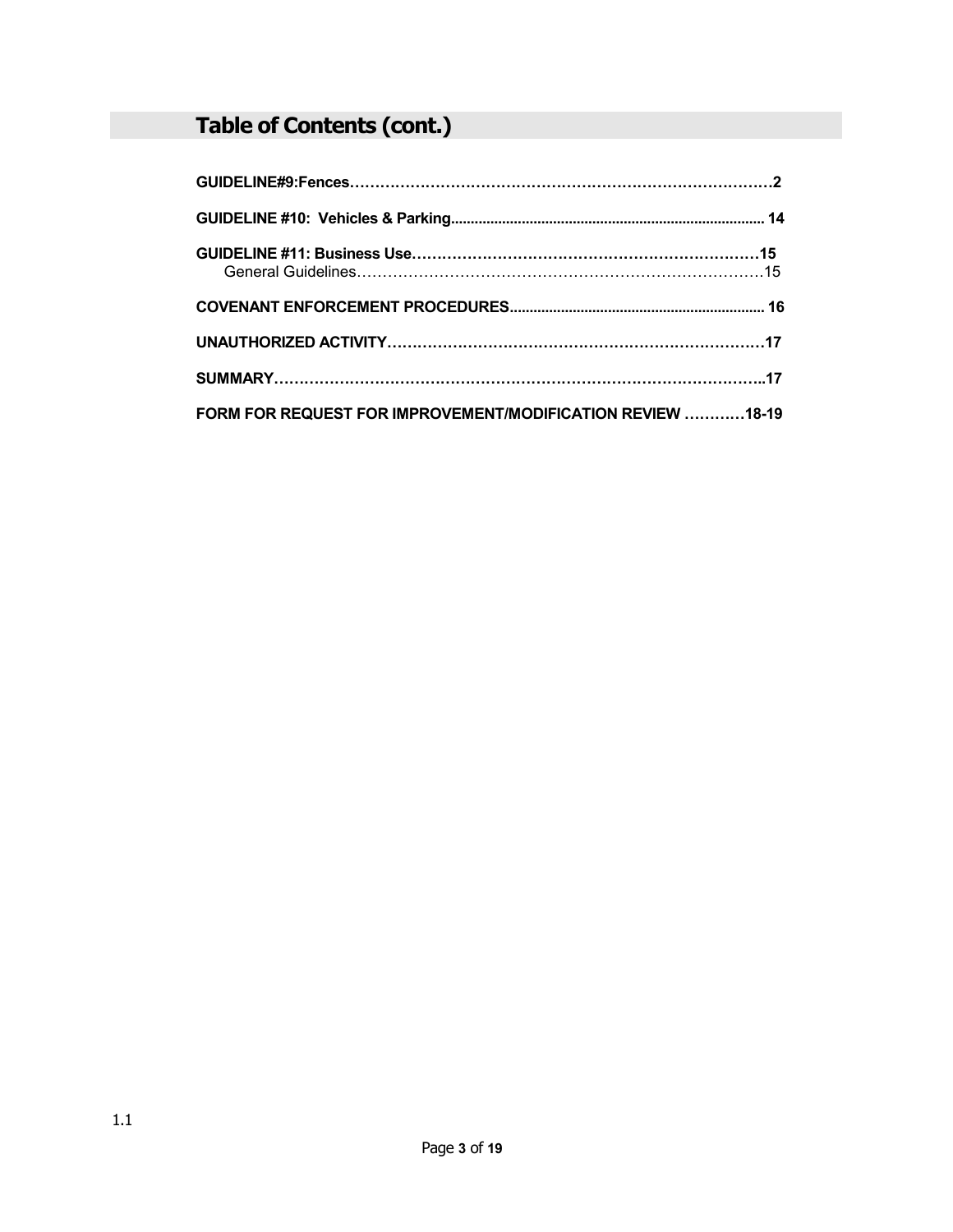## **INTRODUCTION**

The Declaration of Protective Covenants for Wolf Creek provides for a design review process through which property improvements must be approved by an Architectural Control Committee (ACC). This provision applies to both new construction as well as any exterior modification of existing homes/properties, and was created for the sole purpose of achieving harmony, balance and a high standard of quality within the community.

As an administrative arm of the Board of Directors, the ACC's role is to *preserve, protect and enhance* the value of the properties in Wolf Creek by enforcing the Declaration of Protective Covenants. The ACC is chartered with ensuring uniform and equitable compliance with these covenants.

The following *Community Design Guidelines* are provided to amplify and supplement our community's covenants. Homeowners are encouraged to study these guidelines as well as the covenants. Note that in the event of a conflict, the Declaration of Protective Covenants will control.

As a final introductory comment, please remember – **REQUEST APPROVAL BEFORE BEGINNING ANY IMPROVEMENTS OR MODIFICATIONS!** The vast majority of problems occur when a homeowner begins a project without written approval from the ACC.

*The contents of these guidelines, and any actions of the ACC or its agents, are not intended to be, and should not be construed to be an approval of the adequacy, reasonableness, safety, structural integrity, or fitness for intended use of submitted plans, materials, or construction, nor ensuring compliance with building codes, zoning regulations or other governmental requirements. Neither the Association, the Board, the ACC, nor member thereof shall be held liable for injury, damages or loss arising out of any approval or disapproval, construction or through such modification to a lot.* 

## **APPLICATION INFORMATION**

A Form for Request for Modification Review, hereinafter "Form", is provided for use in requesting review/approval of an exterior modification. This form should be submitted to Wolf Creek Architectural Committee, at least 30 days prior to the anticipated time that you intend to begin work. Modification requests must be approved, in writing, before any work begins.

There are, however, modifications that may be completed without ACC approval. The following exterior modifications, *and only these modifications*, do not require a Form to be submitted as long as certain conditions as described in the following Guidelines are met:

- Patios (reference Guideline #3)
- Exterior Lighting (reference Guideline #4)
- Flag Poles (reference Guideline #4)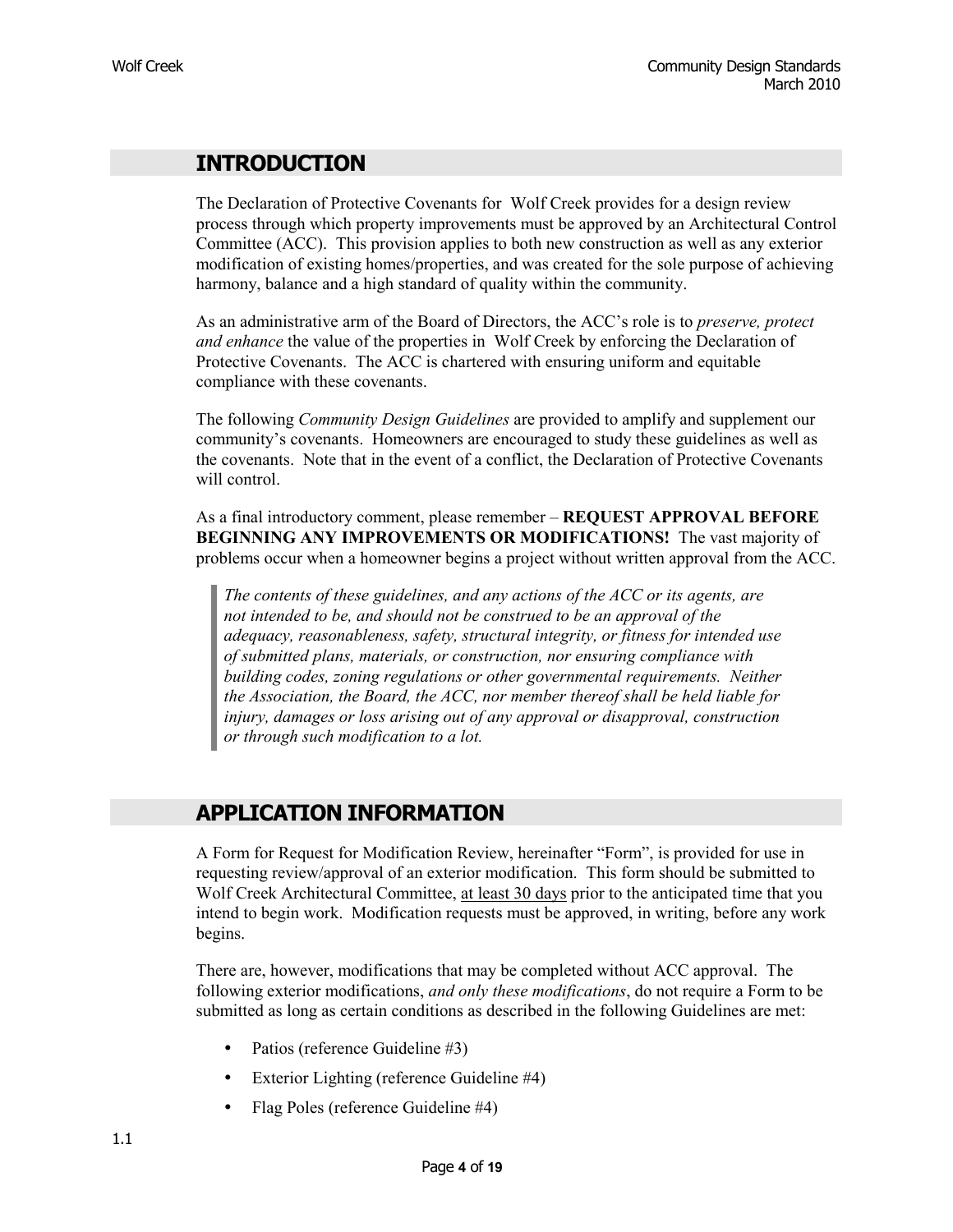- Garden Plots (reference Guideline #5)
- Ornamental Trees and Shrubbery (reference Guideline #5)
- Basketball Goals (reference Guideline #6)
- Children's Wading Pools (reference Guideline #7)

A completed Form must be submitted through the ACC for all other types of improvements or modifications. **The verbal approval of any sales agent, developer, builder, or association representative is not sufficient.** All modification approvals must be in writing.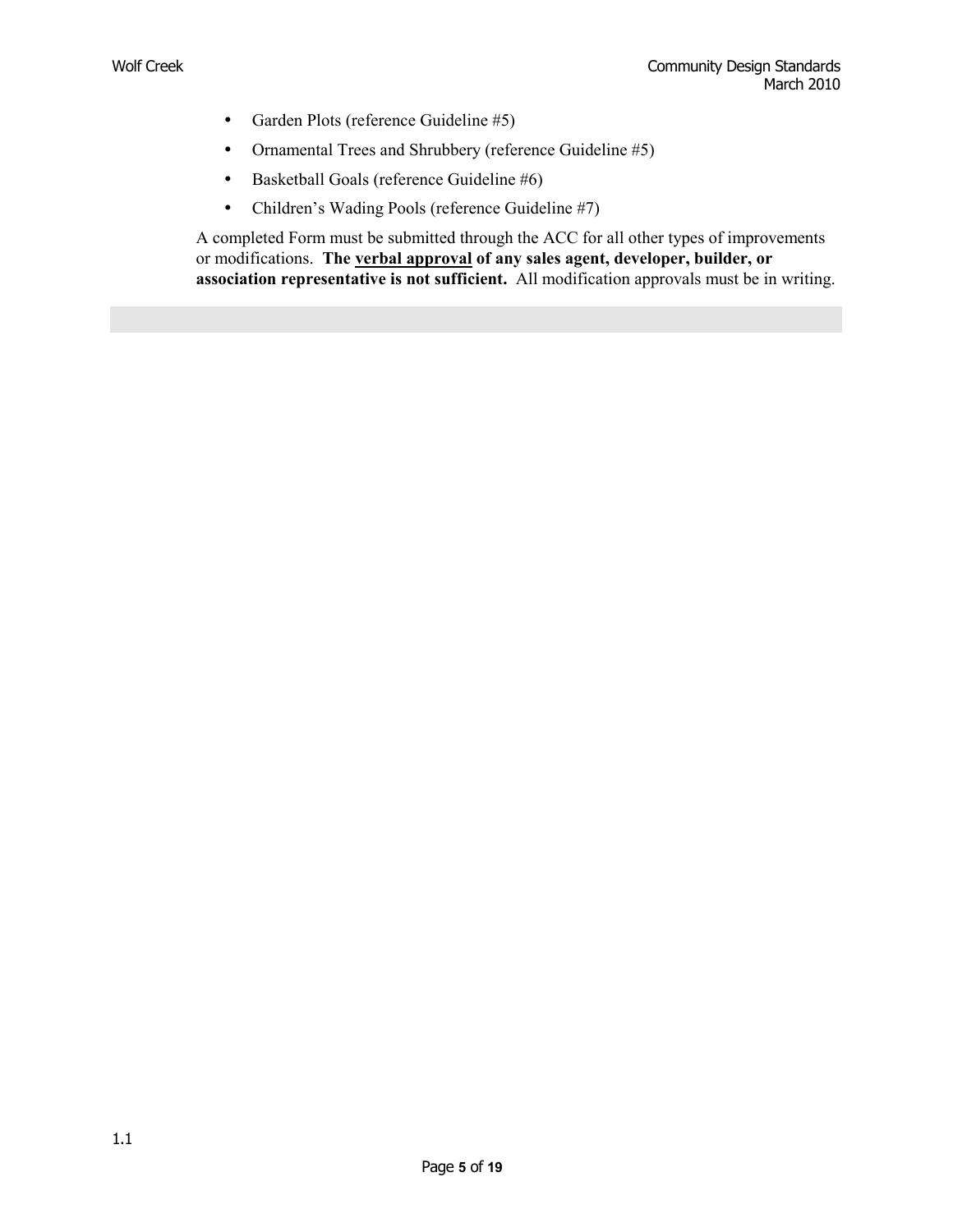## **GUIDELINE #1: Exterior Building Alterations**

#### **General Guidelines**

A Form **must be submitted for all** exterior-building alterations. Building alterations include, but are not limited to, storm doors and windows, construction of driveways, garages, carports, porches, new roof installations and room additions to the home.

The original architectural character or theme of any home must be consistent for all exterior components of the home. Once the character is established, whether it is traditional, contemporary, etc., no change may alter that character.

If Gwinnett County authorities make changes to the plans as approved by the ACC, the owner must submit such changes for approval prior to commencing construction.

*Homeowners are advised that a Gwinnett County building permit will be required for certain exterior building alterations.* 

#### **Painting**

Repainting requires prior written approval. A paint color change requires the following information:

- a) A paint sample, this can either be in an inconspicuous location on the home or the homeowner can submit a 12 square inch swash to the ACC. The sample must be on the same material that is to be painted.\*
- b) Swash samples of what color the garage, trim, shutters and front door will be in the new color scheme.

**\*Painting a paint sample in an inconspicuous location of the home is the homeowner's choice. The ACC/HOA will not be responsible for any paint repair in the event the requested color is denied.** 

#### **New Roof Installation**

A Modification Request Form must be submitted for any roof installation/replacement. The current aesthetics of Wolf Creek has set a standard that all shingles should be either black or grey.

#### **Awnings**

A Form **must be submitted** for all awnings. Awnings or coverings must be either canvas or a structural extension of the home's existing roof. Colors or finish must be compatible with the home's primary and trim colors. Addition of awnings or coverings requires the following information:

- a) picture or drawing of all windows/doors on which awnings will be installed and their location (back or side – generally, awnings are not allowed on the front of the home);
- b) picture depicting style of awning to be installed; and
- c) color samples and materials list.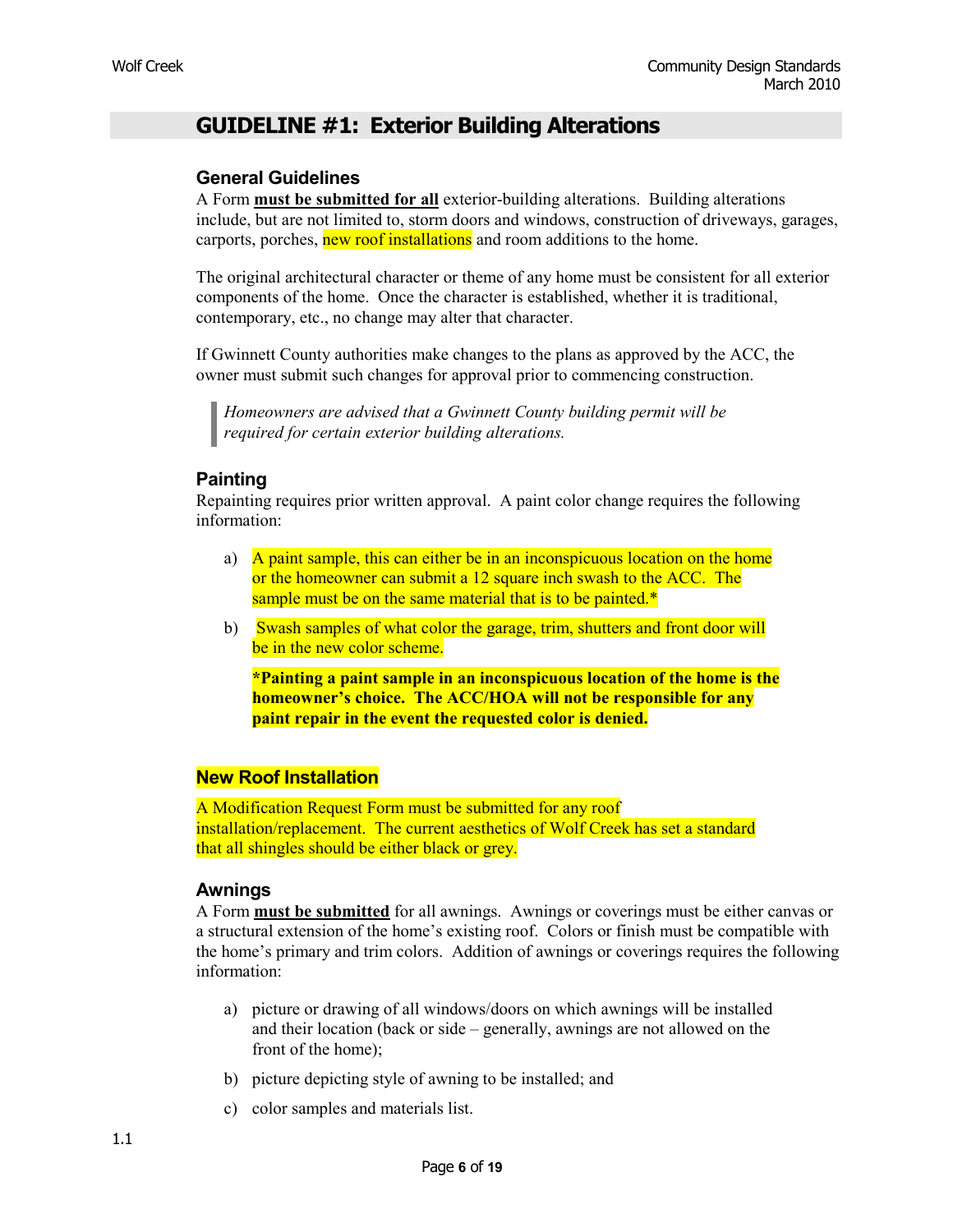#### **Storm Windows & Doors**

A Form **must be submitted** for all storm windows and doors. Storm windows and doors must be made of anodized bronze or anodized aluminum with baked enamel finish compatible with the home's primary and trim colors. Addition of storm windows or doors requires the following information:

- a) picture or drawing of all windows/doors on which storm windows/doors will be installed;
- b) picture depicting style of storm window/door to be installed; and
- c) color.

#### **Detached Buildings**

A Form **must be submitted** for all detached buildings. Detached buildings are discouraged but will be considered subject to the following guidelines:

- **1.** size shall be limited to 600 square feet;
- **2.** building must be located in the rear of the primary home within the extended sidelines of the home;
- **3.** building may not be used for any purpose that may be deemed by the ACC to cause disorderly, unsightly, or unkempt conditions; and
- **4.** detached building exterior materials must match the exterior materials and colors used on the original home.

Detached buildings being used as a primary garage are an exception to the above general guidelines. In either case though, approval from the ACC is required.

#### **Dog Houses**

A Form **must be submitted** for all doghouses. All doghouses must be located where they will have minimum visual impact on adjacent properties or from the street. Construction type, size, and exterior colors/materials will be specific criteria governing approval.

Chain link dog-runs and pens, and wire/string dog-runs and pens are prohibited.

## **GUIDELINE #2: Decks**

A Form **must be submitted** for all decks. The following, without limitation, will be reviewed: location, size, conformity with design of the house, relationship to neighboring dwellings, and proposed use. The following information is required:

a) a site plan denoting location, dimensions, materials and color;

The following guidelines have been adopted for decks in the community:

- **1.** in most cases, the deck may not extend past the sides of the home;
- **2.** materials must be cedar, cypress, or No. 2 grade or better pressure treated pine; and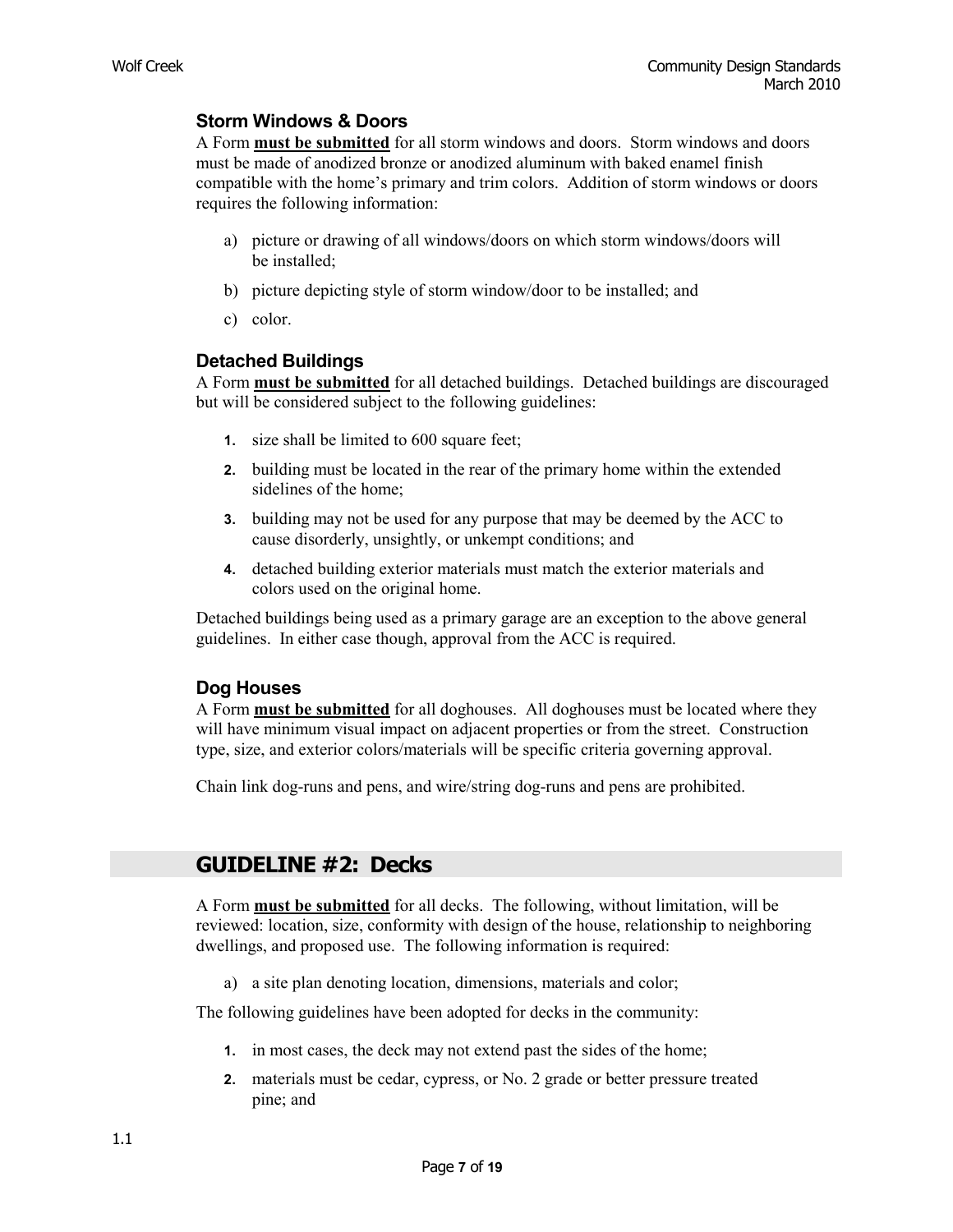- **3.** color must be natural, white, or finished to coordinate with the exterior color of home;
- **4.** vertical support for wood decks must be a minimum 4x6 inch wood post or painted (black) metal poles, preferably boxed in as to appear to be wood posts – brick or stucco columns matching the home are also acceptable.

*Homeowners are advised that a building permit may be required for a deck.* 

## **GUIDELINE #3: Patios/Walkways**

#### **Patios/Walkways**

A Form **must be submitted** for patio covers, trellises, permanent seating, railing and other items. Submission of a Form for a patio/walkway is not required, however, if the following guidelines are met:

- **1.** the patio/walkway is located in the rear yard;
- **2.** the patio/walkway does not extend beyond the sidelines of the house;
- **3.** the patio/walkway does not extend to within 10 feet of side or rear property lines; and
- **4.** the patio/walkway's elevation above ground level at any point does not exceed 6 inches for patios and 4 inches for walkways.

## **GUIDELINE #4: Exterior Decorative Objects**

The Declaration of Covenants requires ACC approval before any object or thing is erected or placed upon a lot. The ACC thus has authority to regulate the objects within this Guideline.

#### **General Guidelines**

If any decorative objects are placed in the front or side yards, a Form **must be submitted** for **all** exterior decorative objects, both natural and manmade. Exterior decorative objects include items such as bird baths, bird feeders, bridges, wagon wheels, sculptures, fountains, pools, antennas, benches and porch swings, flower pots, free standing poles of all types, flag poles (see below), and items attached to approved structures. Objects will be evaluated on criteria such as sitting, proportion, color and appropriateness to surrounding environment.

#### **Exterior Lighting**

Except as provided below, a Form **must be submitted** for all exterior lights of lighting fixtures not included as a part of the original structures. A Form **is not** required if the lights meet the following criteria:

- **1.** lighting does not exceed 12 inches in height;
- **2.** the number of lights does not exceed 10; and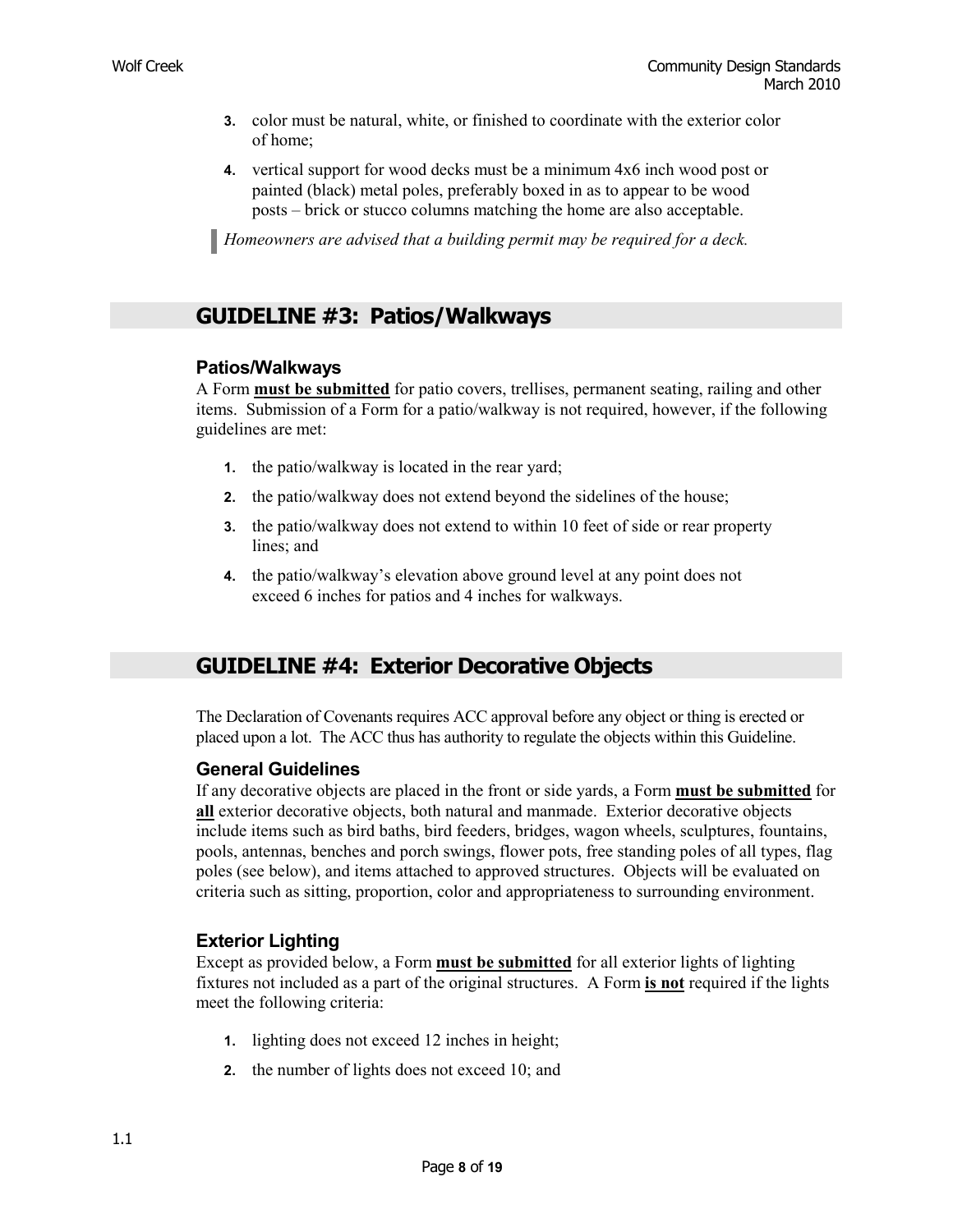**3.** individual lights must not exceed 100 watts, are white or clear, non-glare type and located to cause minimal visual impact on adjacent properties and streets.

#### **Flag Poles**

A Form **is not** required to be submitted for a single flag pole staff attached to the front portion of a house. The size of any flag displayed may not be greater than 3x5 feet. Freestanding poles require ACC approval.

#### **Plants and Flower Pots**

Front doors and entry area decorations must be tasteful and in keeping with the style and colors of the house. Plants and flowerpots must always be neat and healthy. Neatly maintained front porch flower pots that coordinate with exterior home colors and containing evergreens/flowers **do not** require submission of a Form.

## **GUIDELINE #5: Exterior Landscaping & Maintenance**

The Declaration of Covenants authorize the ACC to approve landscaping and authorizes the Board of Directors to determine in its sole discretion whether an owner is properly maintaining the owner's lot.

#### **General Guidelines**

Landscaping should relate to the existing terrain and natural features of the lot, utilizing plant materials native to the Southeastern United States. The amount and character of the landscaping must conform to the precedent set in the Wolf Creek Community. The following maintenance guidelines apply:

- **1.** Each homeowner is responsible for removal of debris, clippings, etc. from the property line to the center of the street. All planting areas should be properly maintained at all times, and, after the first frost, all affected material should be removed. At the end of the growing season, all dead plants should be removed.
- **2.** Each homeowner should keep the lot and all improvements thereon in good order and repair including, but not limited to, seeding, watering, mowing, pruning and cutting of all trees and shrubbery and the painting or other appropriate care of all buildings and improvements. This should be done in a manner and with such frequency as is consistent with good property management and the precedent set in the surrounding North Forke Community.
- **3.** Mulching. All landscape beds must be covered with suitable mulch such as pinestraw, chopped pine bark mulch, wood mulch, etc. Rock, stone or pebbles are not considered suitable mulch.
- **4.** Edging. The preferred landscape bed edging is a neat cut trench. Other edging, if used, must be flush with the ground and be of a uniform type.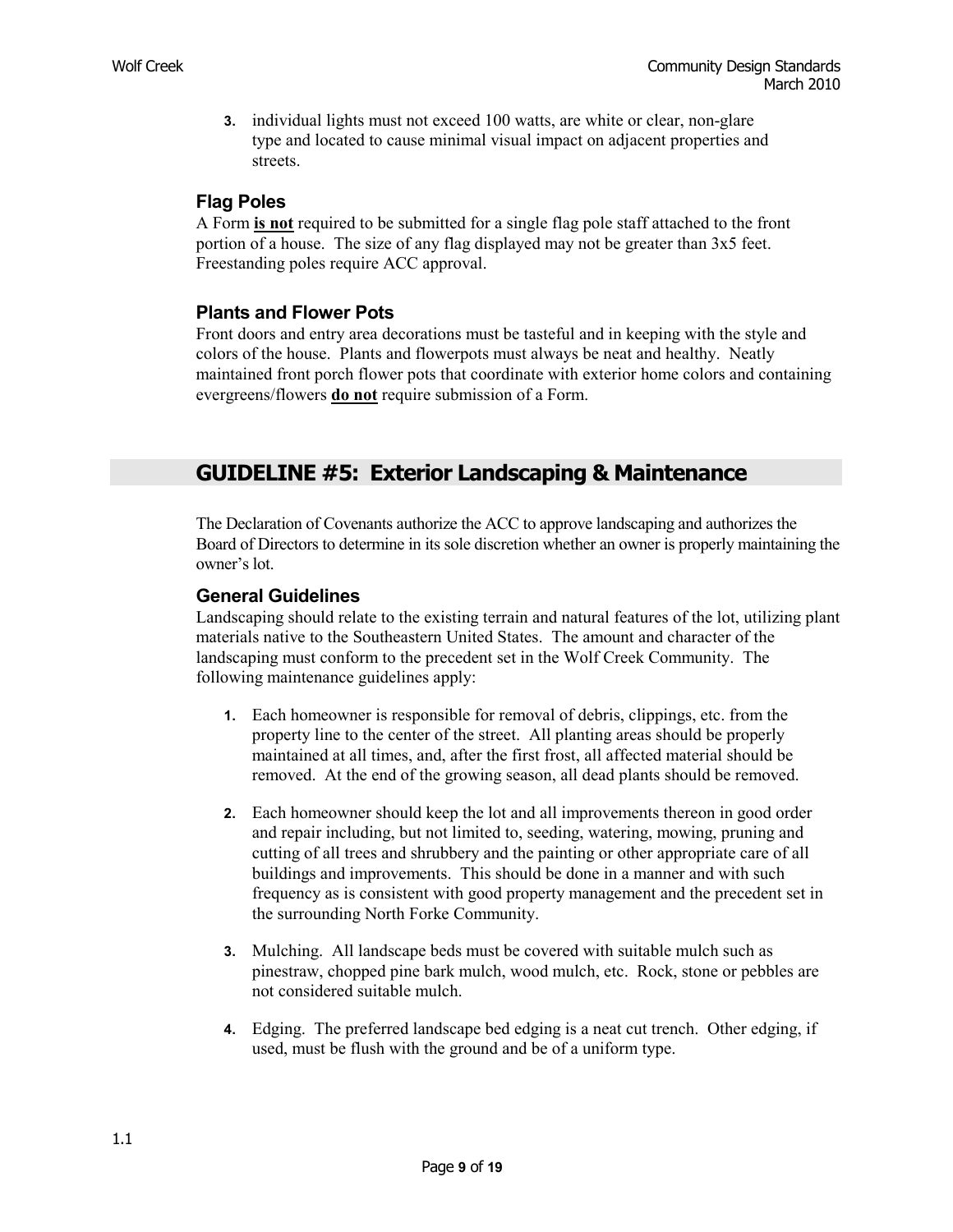- **5.** Tool Storage. Outdoor storage of garden tools and hoses must be screened from view. Any tools or items stored under a back deck or porch should also be screened from view in accordance with Article 6.5 of the Declaration of Covenants.
- **6.** Garbage, Trash Bins. Outdoor storage of garbage cans and trash bins must be screened from view in accordance with Article 6.7 of the Declaration of Covenants.

#### **Trees and Shrubbery**

A Form **is not** required to be submitted for ornamental trees and shrubbery. However, a Form **must be submitted** for screen planting (row or cluster style) and property line plantings. Forms must include a description of the sizes and types of trees or shrubs to be planted and a site plan showing the relationship of plantings to the house and adjacent dwellings.

Removal of living native trees is discouraged and must be pre-approved.

#### **Vegetable Garden Plots**

A Form **is not** required for garden plots if **all** the following guidelines are met:

- **1.** the plot is located behind the rear line and within the side lines of the house and screened so as to minimize the visual impact on adjacent properties or from the street;
- **2.** the size of the plot is limited to 150 square feet; and
- **3.** the maximum height of plants, at full growth, is less than four (4') feet.

All garden plots must be cleared at the completion of the growing season.

#### **Firewood**

The following guidelines apply to the storage of firewood:

- **1.** Firewood piles are to be maintained in good order and must generally be located within the sidelines of the house and in the rear yard.
- **2.** Woodpile coverings are allowed only if the cover is an earthtone color and the woodpile is screened from the view of the street. For example, a tarpcovered woodpile may be located under a deck with shrubs planted around it.

## **GUIDELINE #6: Play Equipment**

#### **General Guidelines**

A Form **must be submitted** for all play equipment. The following guidelines apply:

**1.** the play equipment shall be located in the rear yard and within the extended sidelines of the house;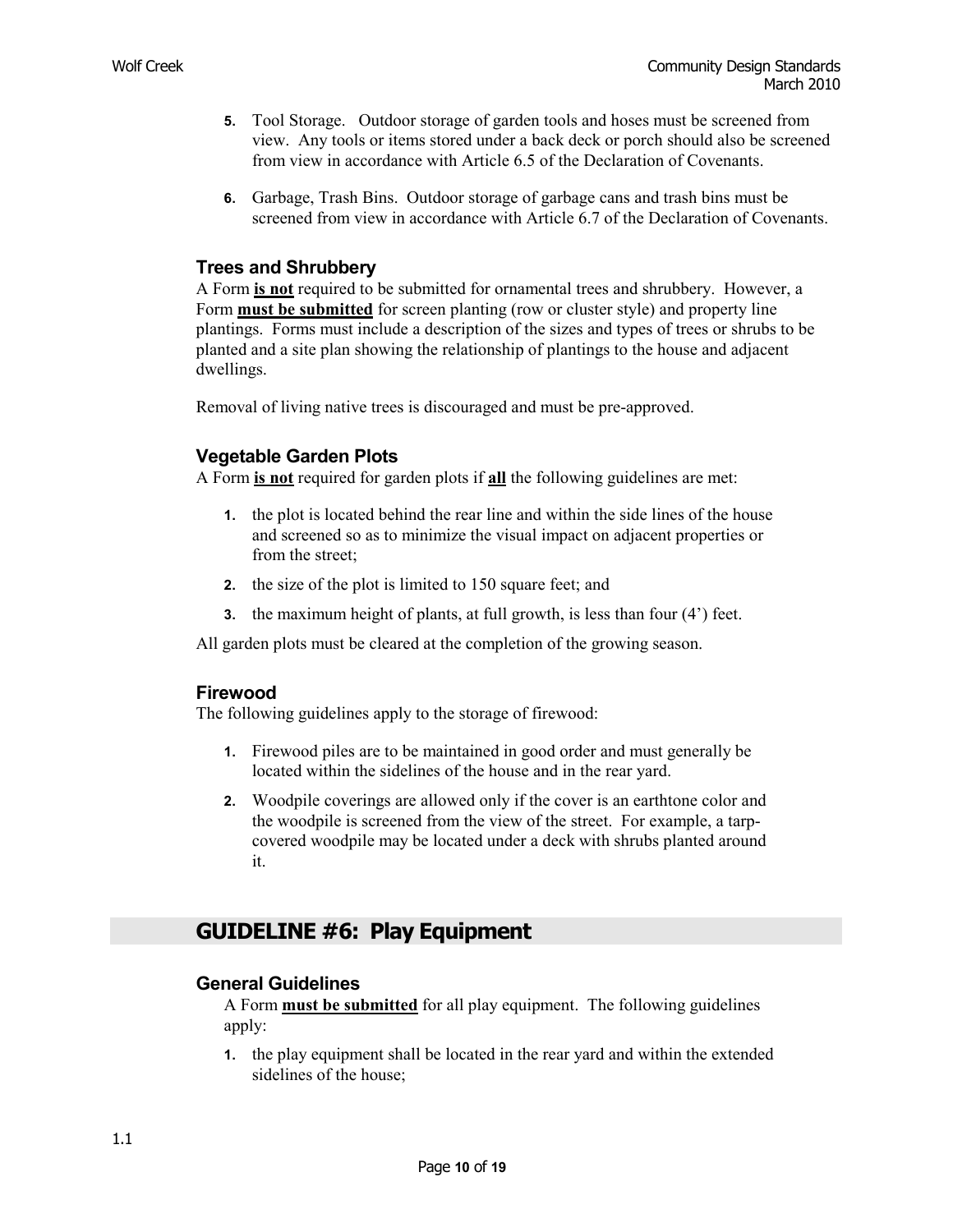- **2.** the play equipment shall be located within a screened fence area of the rear of the house, if yard is fenced; and
- **3.** the play equipment shall be sized and located such that it will have minimal visual impact on adjacent properties.

Metal play equipment, exclusive of wearing surfaces (slide poles, climbing rungs, swing seats, etc.) will generally be required to be painted to blend into the surrounding environment (earthtone colors comparable to dark green or brown).

*NOTE: A (permanent) baseball backstop or similar item is not play equipment and must comply with the fence guidelines.* 

#### **Play Houses/Tree Houses**

A Form **must be submitted** for all play houses and tree houses. The following guidelines apply:

- **1.** Play houses and tree houses must be located where they will have minimal visual impact on adjacent properties.
- **2.** In most cases, materials used must match existing materials of the home.
- **3.** Play houses or tree houses may not be larger than 100 square feet or 12 feet in total height.

*Note: Play houses and tree houses, once approved, must be maintained to preserve the approved decor.* 

#### **Basketball Goals**

A Form **is not** required to be submitted if **all** the following guidelines are met:

- **1.** Goal backboard is placed at the side edge of the driveway, ;
- **2.** No goal may be attached to the exterior of the house, deck, etc.
- **3.** Backboard is white, beige, clear or light gray;
- **4.** Post is painted black; and,
- **5.** If freestanding or portable, one rectangular guideline surrounding the hoop is permissible.
- **6.** Goals are not permitted in the streets, sidewalks, or driveway entry.

*Note: Negative impact related to time of use, lighting and noise on adjacent properties should be avoided. As with all improvements, once installed, basketball goals must be maintained to the condition as originally installed.*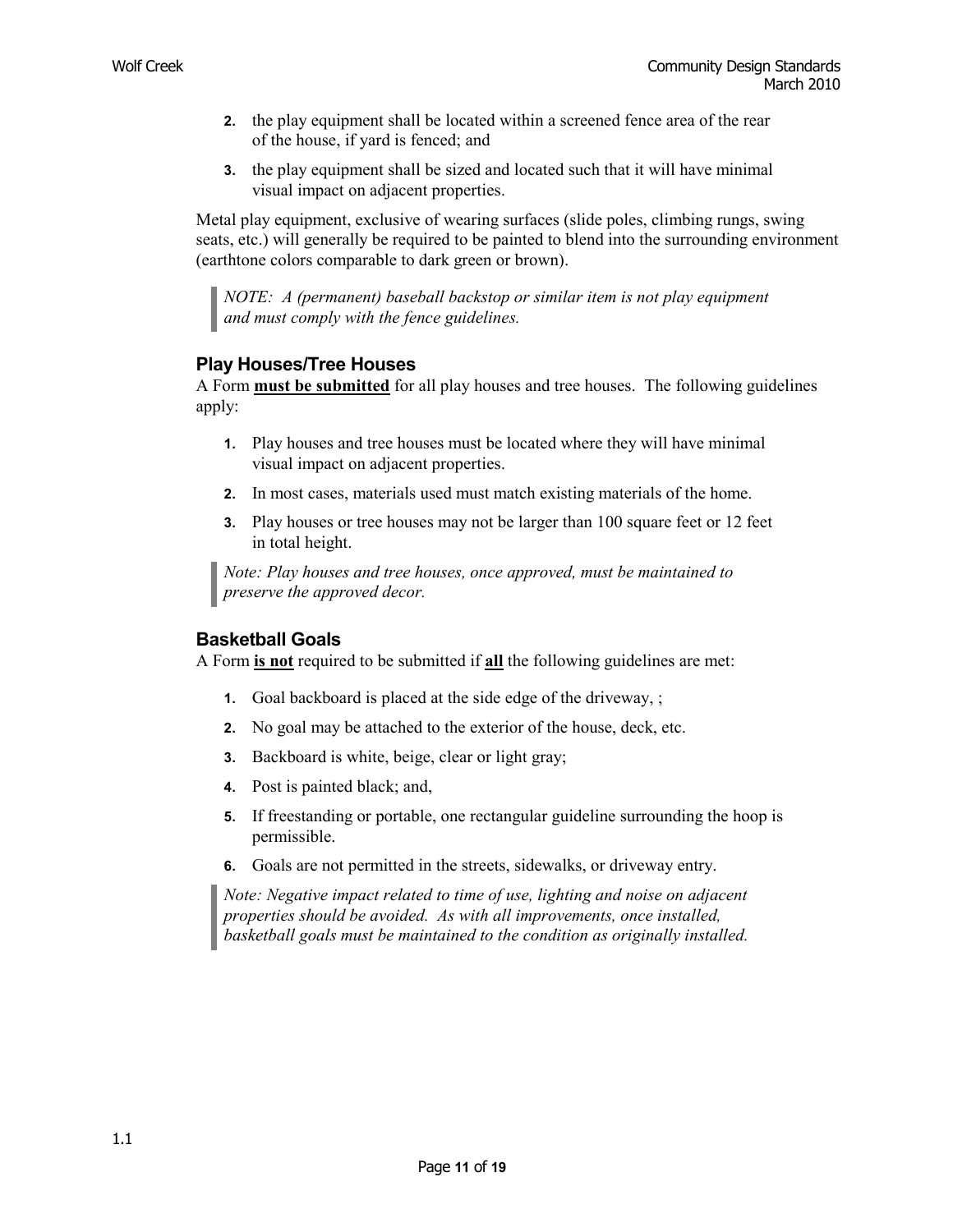## **GUIDELINE #7: Private Pools**

#### **Children's Portable Wading Pools**

A Form **is not** required to be submitted for children's portable wading pools (those that can be emptied at night) as long as they do not exceed 18 inches in depth and whose surface area does not exceed 36 square feet. Portable wading pools must be stored when not in use.

#### **Above-Ground Pools**

Above ground pools are prohibited.

#### **In-Ground Pools**

A Form **must be submitted** for all in-ground pools. The following information is required:

- a) appearance, height, and detailing of all retaining walls must be consistent with the architectural character of the house – some terracing may be acceptable;
- b) privacy fencing must meet fence guidelines;
- c) maximum pool area is 1,000 square feet;
- d) glaring light sources which can be seen from neighboring lots may not be used; and
- e) landscaping enhancement of the pool area and screening with landscaping is required.

#### **Hot Tubs**

A Form **must be submitted** for exterior hot tubs. Hot tubs must be screened from adjacent properties and streets.

## **GUIDELINE #8: Private Tennis Courts**

A Form **must be submitted** for all tennis courts. Lot size and shape will be specific criteria governing approval. Tree removal will have a negative impact on the request. Lighted courts (other than community courts) are prohibited.

## **GUIDELINE #9: Fences**

The original design concept of Wolf Creek Community promotes a feeling of open space; therefore, fencing is not generally encouraged. However, should an owner desire to erect a fence, a Modification Request Form **must be submitted** to the ACC for approval. A request for fencing must include the following information:

a) picture or drawing of fence type listing all materials being used;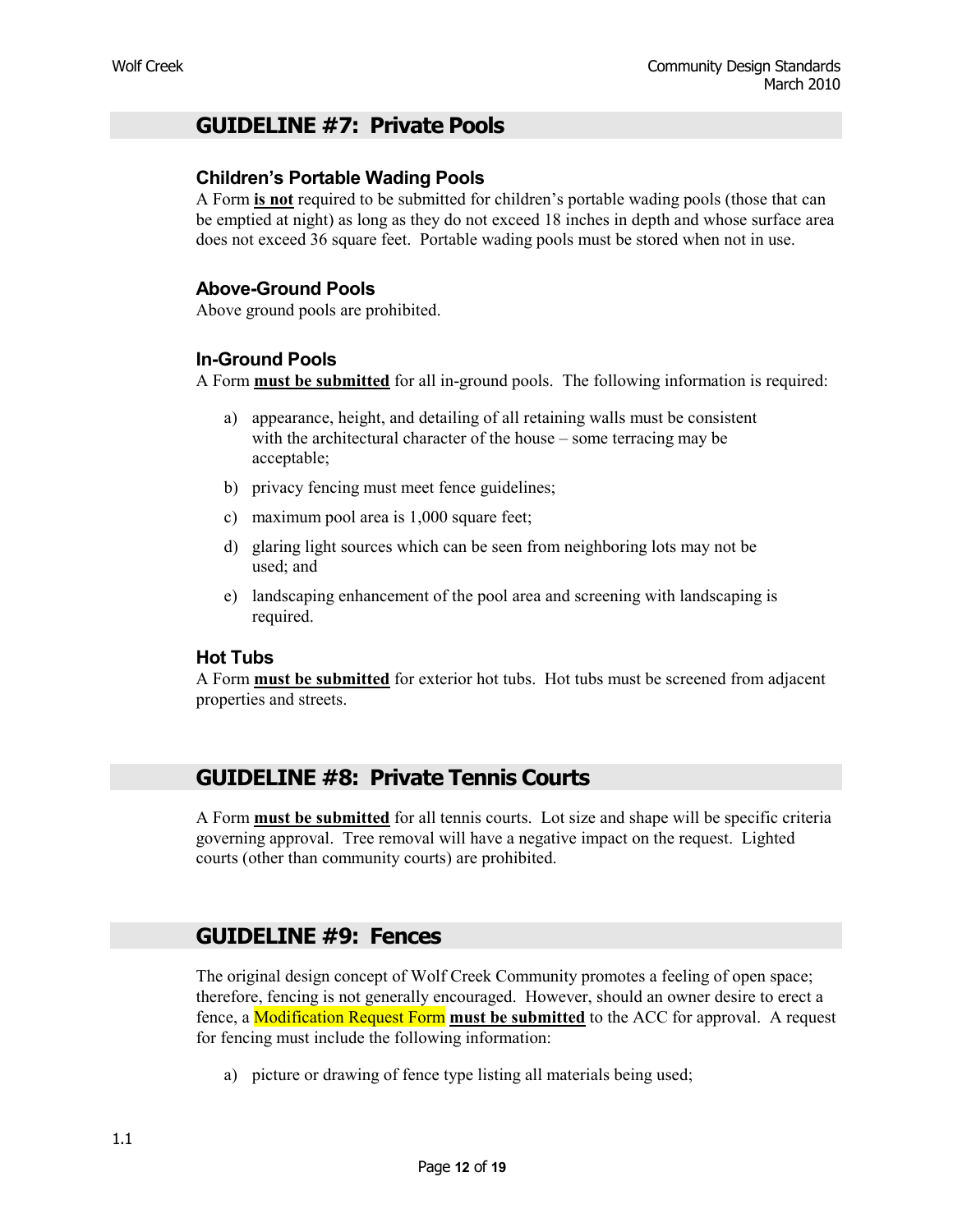- b) dimensions including height, span between posts, post size, and crossbeam size and number of rails;
- c) color;
- d) a site plan denoting the location of the fence together with information as to existing fences erected on adjacent properties;

The following guidelines have been adopted for fences in the community:

- **1.** no chain link or wire fencing is to be used;
- **2.** the maximum height must not exceed 6 feet;
- **3.** the maximum span between posts shall be 10 feet;
- **4.** the minimum post size shall be 4x4 inches and the maximum shall not exceed 5x5 inches;
- **5.** the crossbeam structure (rails) shall not be visible from any street (e.g. finished sides of the fence must be turned to the outside);
- **6.** the rails must consist of two 2x6 inch or three 2x4 inch per section;
- **7.** the fence must be left natural or finished to coordinate with the house exterior trim colors;
- **8.** fences shall not be located closer to any street than the rear edge of the home (on corner lots, the fence shall not be closer to any side street than the building lot line); and the fence should join the home at the rear corners on both sides;

Other items to be considered include:

- the initial finish and maintenance aspects of the fence in relation to weathering and deterioration over time;
- the ability to maintain property between fences; "alleyways" between fences are discouraged.
- at the time of this publication, the minimum height requirement established by the County for a private pool fence is 4 feet; 6 feet is recommended.
- compatibility (style and finish) of proposed fence to any existing fence on adjacent properties;
- the chosen fence style should be proportionate to the home and lot;
- drainage is there space between the fence and the ground in areas where water needs to pass underneath?
- utilities has consideration been given to provide access to electric and gas meters, and has consideration been given to utility easements (i.e. sewer)?

Fences traditionally are the most frequent request received by Architectural Control Committees of any homeowner's association. At the same time, fences tend to generate the most controversy between an ACC, the homeowner, and owners of adjacent property.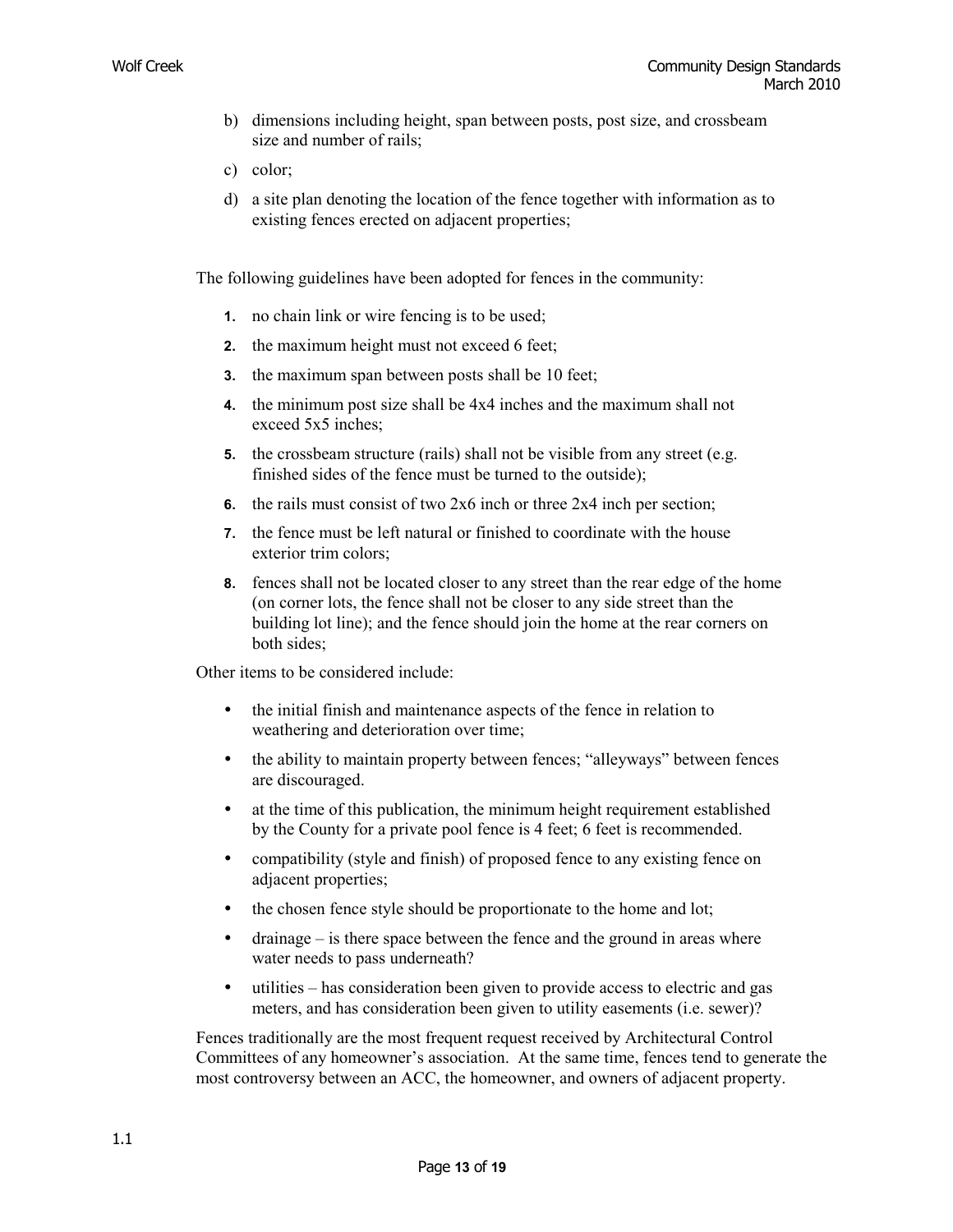Wolf Creeks's fence guideline is intended to establish a standard that is appropriate to the aesthetics and values of the community.

## **GUIDELINE #10: Vehicles & Parking**

The following covenants are set forth within Article 6.9 of the Declaration of Covenants:

- **1.** No boat, trailer, camper or recreational or any other type vehicle may be parked or stored in open view on residential property for longer than a 48 hour period.
- **2.** No commercial vehicle or any vehicle displaying signage may be parked or stored in open view on residential property for longer than a 24-hour period.
- **3.** All vehicles parked in open view and not in a garage must be operable and may not be unsightly.
- **4.** No vehicle may be parked on any yard.
- **5.** As a general rule, parking of vehicles on the street not allowed and carries a \$50 fine. Temporary parking (four hours or less) is allowed if not a nuisance to neighbors or impediment to traffic flow. Homeowners are responsible for guest parking and must ensure that guests park in a safe manner and do not impede access to other driveways and traffic.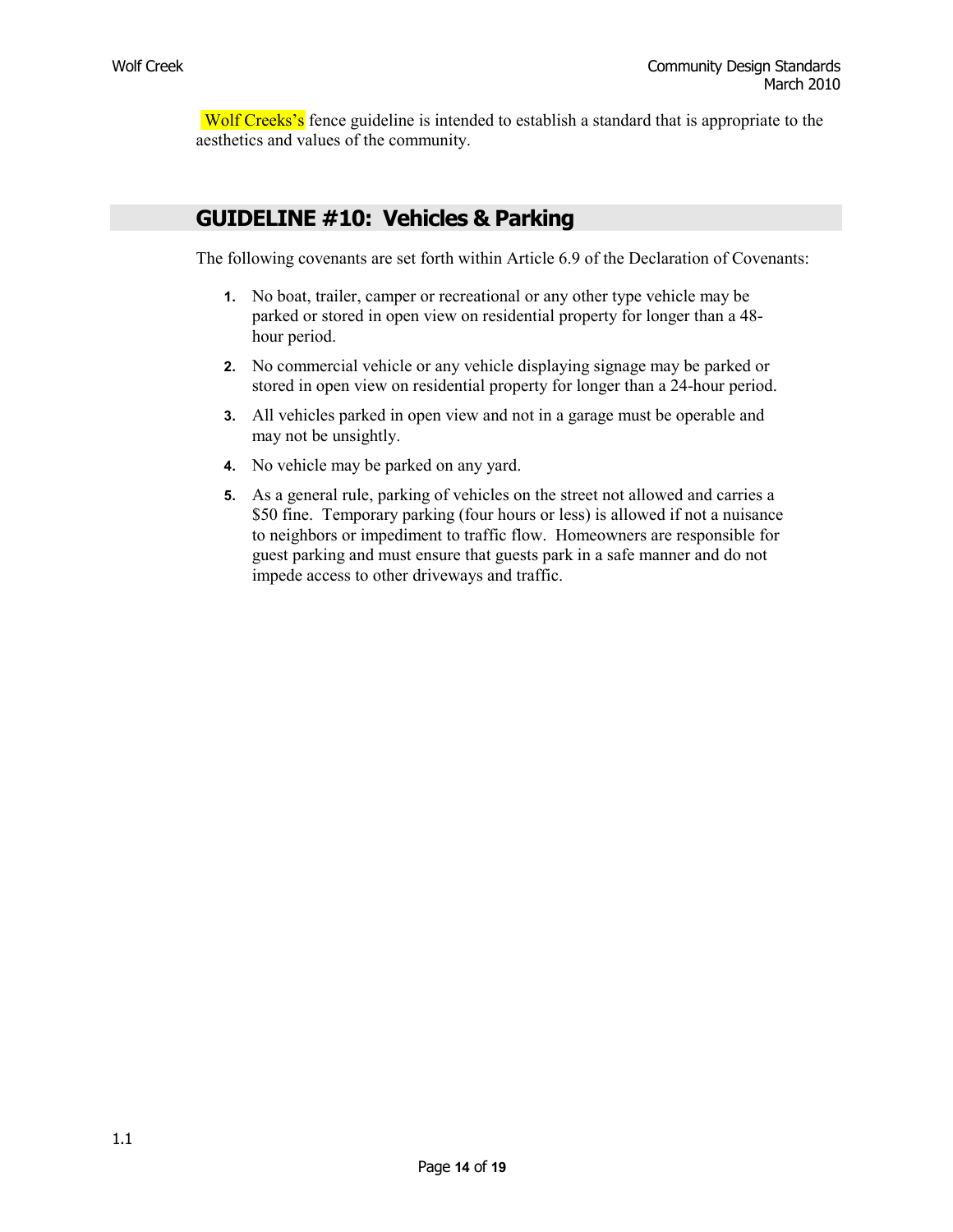## **GUIDELINE #11: Business Use**

#### **General Guidelines**

In accordance with Article 6.1 of the Declaration of Covenants, each lot shall be used for residential purposes only, and no trade or business of any kind may be conducted in or from a Lot or any part of the Property, including business uses ancillary to a primary residential use, except that the Owner or Occupant residing in a dwelling on a Lot may conduct such ancillary business activities within the dwelling so long as:

- a) the existence or operation of the business activity is not apparent or detectable by sight, sound, or smell from the exterior of the dwelling;
- b) the business activity does not involve visitation of the Lot by employees, clients, customers, suppliers or other business invitees; provided, however, this provision shall not preclude delivery of materials or items by United States Postal delivery or by other customary parcel delivery services (U.P.S., Federal Express, etc.);
- c) the business activity conforms to all zoning requirements for the Property;
- d) the business activity does not increase traffic in the Property;
- e) the business activity does not increase the insurance premium paid by the Association or otherwise negatively affect the ability of the Association to obtain insurance coverage; and,
- f) the business activity is consistent with the residential character of the Property and does not constitute a nuisance or a hazardous or offensive use, or threaten the security or safety of other residents of the Property, as may be determined in the Board's sole discretion.

The terms "business" and "trade", as used in this provision, shall be construed to have their ordinary, generally accepted meanings, and shall include, without limitation, any occupation, work, or activity undertaken on an ongoing basis which involves the provision of goods or services to persons other than the provider's family and for which the provider receives a fee, compensation, or other form of consideration, regardless of whether: (i) such activity is engaged in full or part-time; (ii) such activity is intended to or does generate a profit; or (iii) a license is required thereof. Notwithstanding the above, the use of a Lot by an on-site management company operating on behalf of the Association shall not be considered a trade or business within the meaning of this subparagraph.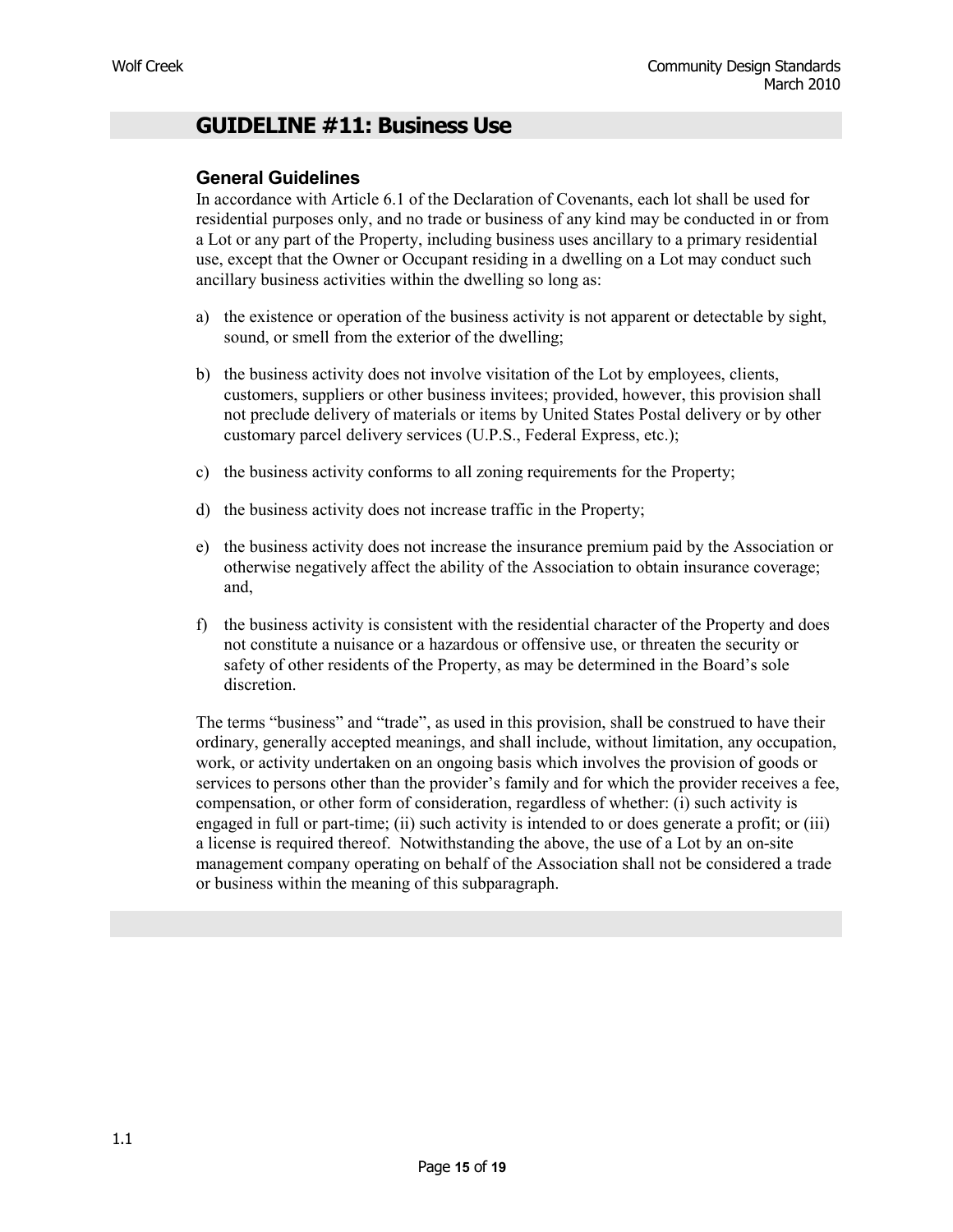## **COVENANT ENFORCEMENT PROCEDURES**

The enforcement power of the Association is set forth within the Declaration of Covenants. The Board will follow the following procedures regarding enforcement.

Apparent covenant violations – as reported by any source – may be submitted to the ACC to be referred for appropriate action. Should a management company be hired, then they too would be a point of contact. The first action will be confirmation that a violation exists. If substantiated, the homeowner in violation will be contacted, the violation explained, and be requested to provide corrective action in a reasonable time period according to the following policy:

- **1.** Upon recognition of a violation, a letter will be forwarded from the HOA (or a designated management company) advising the homeowner of the **alleged** violation, stating the steps necessary to remedy the violation and a time period in which to either respond (in writing) and/or remedy the violation. This initial notification is **NOT**  accompanied with a fine but will notify the homeowner that failure to address the alleged violation will result in fines and penalties.
- **2.** If the violation is not addressed within the allotted time period stated in the first notification letter, a second warning letter is sent to the homeowner. This second letter will contain the same information as the initial notification letter and will give further penalties of violation if the alleged violation is not addressed or corrected. This second letter will also indicate a new time frame in order to address the alleged violation and will also be accompanied by a \$100 fine.
- **3.** If the violation is still not addressed within the allotted time period stated in the second notification letter, a third warning letter is sent to the homeowner. This second letter will contain the same information as the previous notification letters and will give further penalties of violation if the alleged violation is not addressed or corrected. This third letter will also indicate a new time frame in order to address the alleged violation and will also be accompanied by a \$200 fine which will be added to the previous \$100 fine.
- **4.** If the violation is still not addressed within the allotted time period stated in the third notification letter, a fourth warning letter is sent to the homeowner. This third letter will contain the same information as the previous notification letters and will give further penalties of violation if the alleged violation is not addressed or corrected. This third letter will also indicate a new time frame in order to address the alleged violation and will also be accompanied by a \$250 fine which would be added to the previous \$100 and \$200 fine.
- **5.** Failure to comply will result in the HOA pursuing a civil action in order to collect the dues and/or correct the violation which started the fine process. All cost accrued in this process will be done at the expense of the homeowner that is in violation.
- **6.** Failure to comply could result in any or all of the following sanctions:
	- suspension of the right to vote in Association matters;
	- suspension of the right to use the recreational facilities and/or common areas;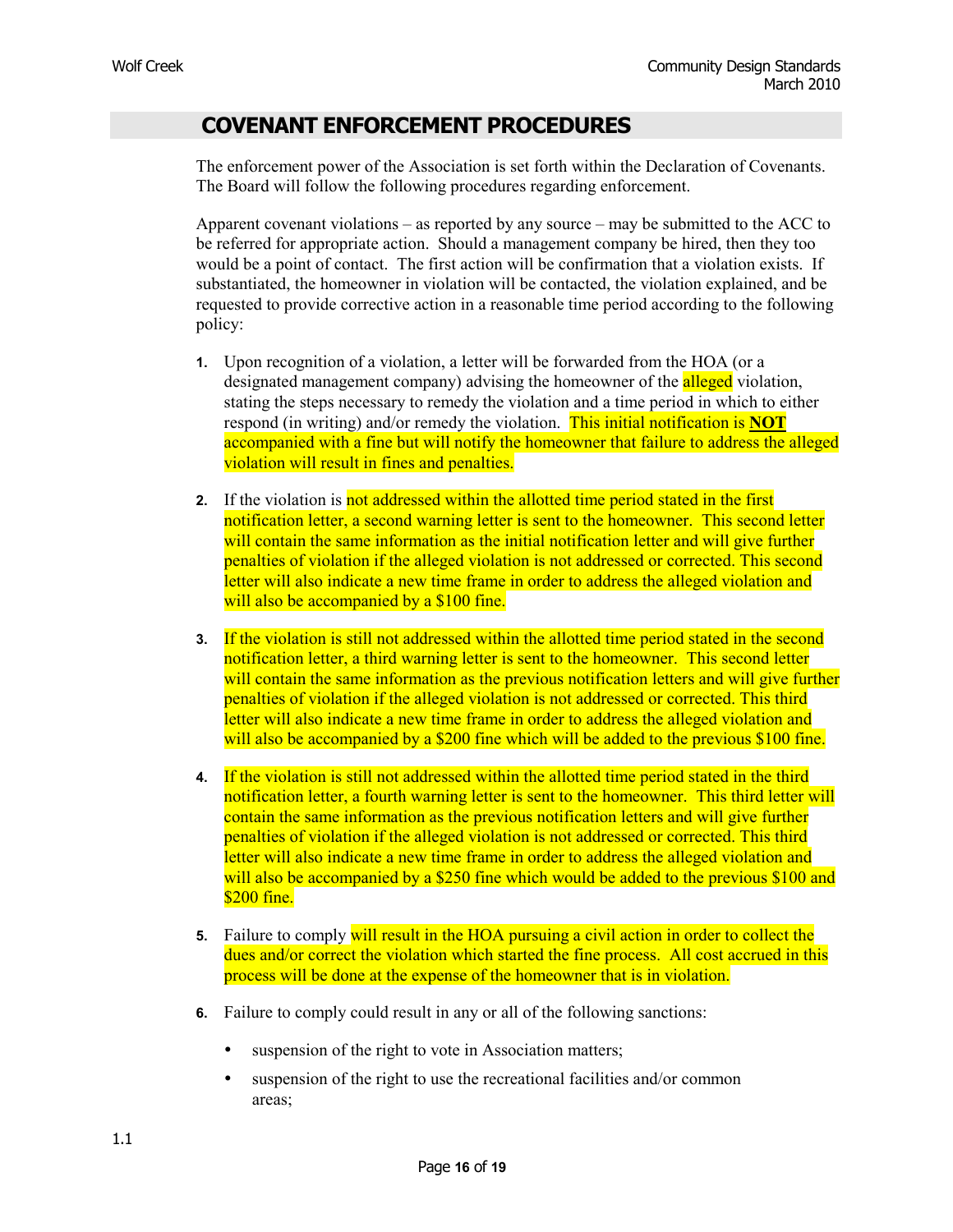- recordation of notice of covenant violation with the superior court;
- imposition of a fine on a per violation;
- correction of the violation by the association with all costs charged to the homeowner; and/or,
- the filing of a lien for all fines and costs, including but not limited to legal fees, to correct the violation.

## **Unauthorized Activity (Section 5.12 Wolf Creek Covenant)**

The ACC is not authorized to accept nor approve/deny a Modification Request Form (MRF) whereas the request (work to be done) on the MRF has already been completed. Section 5.12 of the Wolf Creek Covenant specifically address this situation and provides guidance to the Home Owners Association with a step by step process in order to correct these circumstances. In part, in the event a homeowner has failed to submit an MRF when an MRF was required and the request has already been fulfilled, the homeowner is deemed to be in violation and the rules of the covenant should be enforced. The homeowner DOES NOT have to attempt to submit an MRF to the ACC in order to be in violation of Section 5.12. A fine amount no more than \$100 per occurrence will be accessed to the homeowner to be determined by the HOA Board by a majority vote.

## **SUMMARY**

It is hoped that these guidelines serve their intended purpose of providing help in understanding our community standards. If you are unsure of the need to submit a Form for a project not specifically referenced by these guidelines, please contact any member of the ACC for assistance.

Also, please remember that these are GUIDELINES. If you feel you have a unique situation that bears consideration, submit a request and make arrangements to meet with the ACC. The ACC will make every attempt to approve the request. Any request that is denied shall be noted in writing on the MRF. Current and up to date information can be found at WolfCreekHomes.net.

In the event you receive a warning letter please establish communication with the management company if you feel like the letter was sent in error. **PLEASE DO NOT IGNORE THE LETTER**.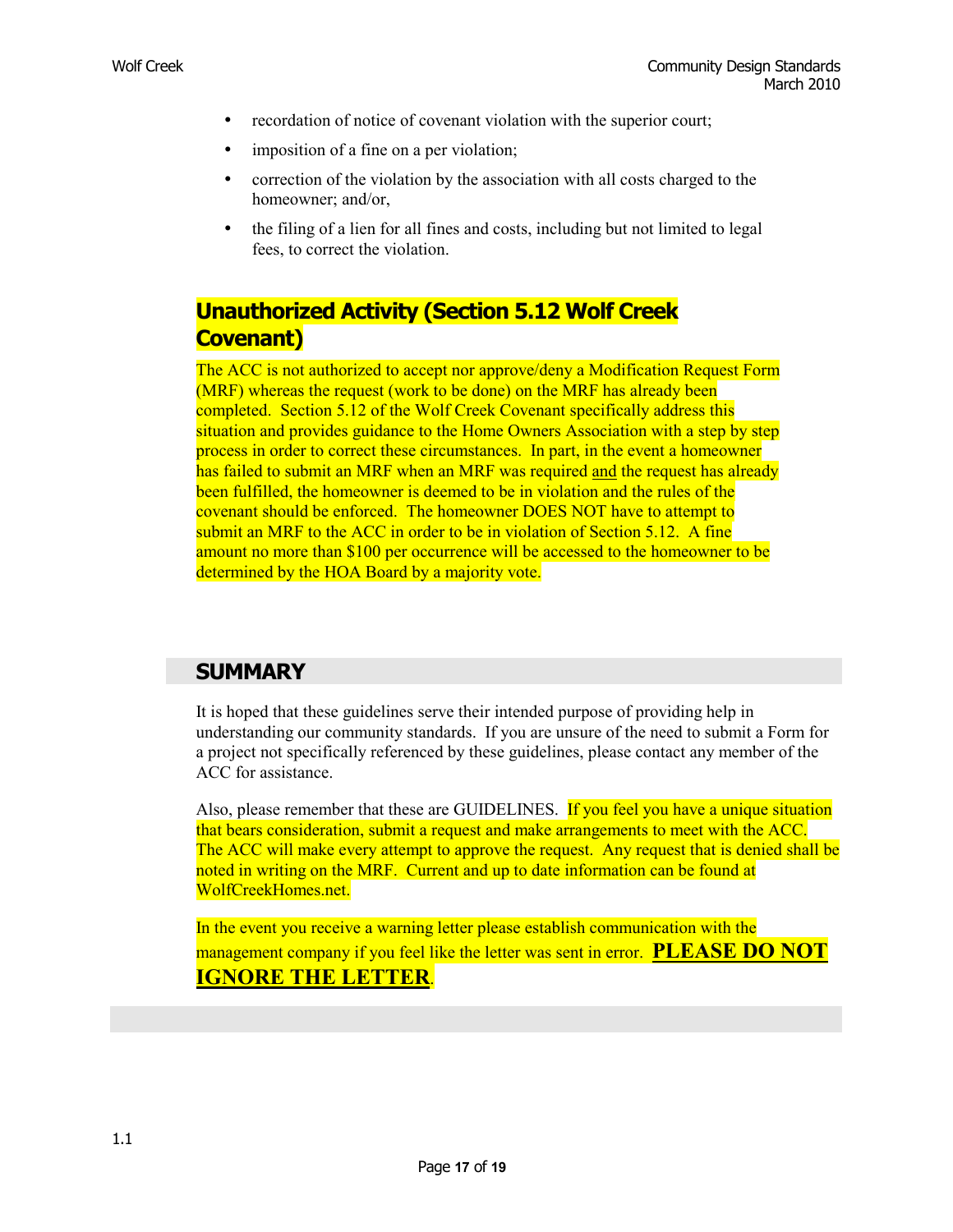## **FORM FOR REQUEST FOR IMPROVEMENT/MODIFICATION REVIEW**

Return this form to the ACC  $c/o$ 

Note: **This form must be completed and returned prior to commencing any work.** Incomplete Forms will be returned. Documentation submitted for review becomes the property of \_\_\_\_\_\_\_\_\_\_\_\_\_\_\_\_\_ Homeowners Association.

| Name:           | Date:           |  |
|-----------------|-----------------|--|
| Address:        | Home Phone:     |  |
| City/State/Zip: | Office Phone:   |  |
| Email:          | Lot/Block/Unit: |  |

Please provide the ACC with all the information necessary to evaluate your request thoroughly and quickly. Requests must include, without limitation, the following information: site plan (including all dimensions), color chips (if applicable), detailed description of the request, list of materials, pictures, brochures (if applicable), and any other information as specifically required below or as required by the Community Design Guidelines for Wolf Creek.

| Description of Improvement or Modification Requested (attach separate sheets if necessary): |                  |  |
|---------------------------------------------------------------------------------------------|------------------|--|
|                                                                                             |                  |  |
|                                                                                             |                  |  |
|                                                                                             |                  |  |
|                                                                                             |                  |  |
|                                                                                             |                  |  |
|                                                                                             |                  |  |
|                                                                                             |                  |  |
|                                                                                             |                  |  |
|                                                                                             |                  |  |
|                                                                                             |                  |  |
|                                                                                             |                  |  |
|                                                                                             |                  |  |
|                                                                                             |                  |  |
|                                                                                             |                  |  |
|                                                                                             |                  |  |
|                                                                                             |                  |  |
| <b>Estimated Start Date:</b>                                                                | Completion Date: |  |

Acknowledgement of Adjacent Homeowners (all homeowners sharing a common boundary line): This acknowledgement will be considered by the ACC, but will not be binding upon the ACC.

| Name | Signature | Lot/Block | Approve | Disapprove |
|------|-----------|-----------|---------|------------|
|      |           |           |         |            |
|      |           |           |         |            |
|      |           |           |         |            |
|      |           |           |         |            |

Please refer to the guidelines for required information to be included with this form – incomplete forms, including missing information will be returned without review. The matter of the contract of the Page 1/2